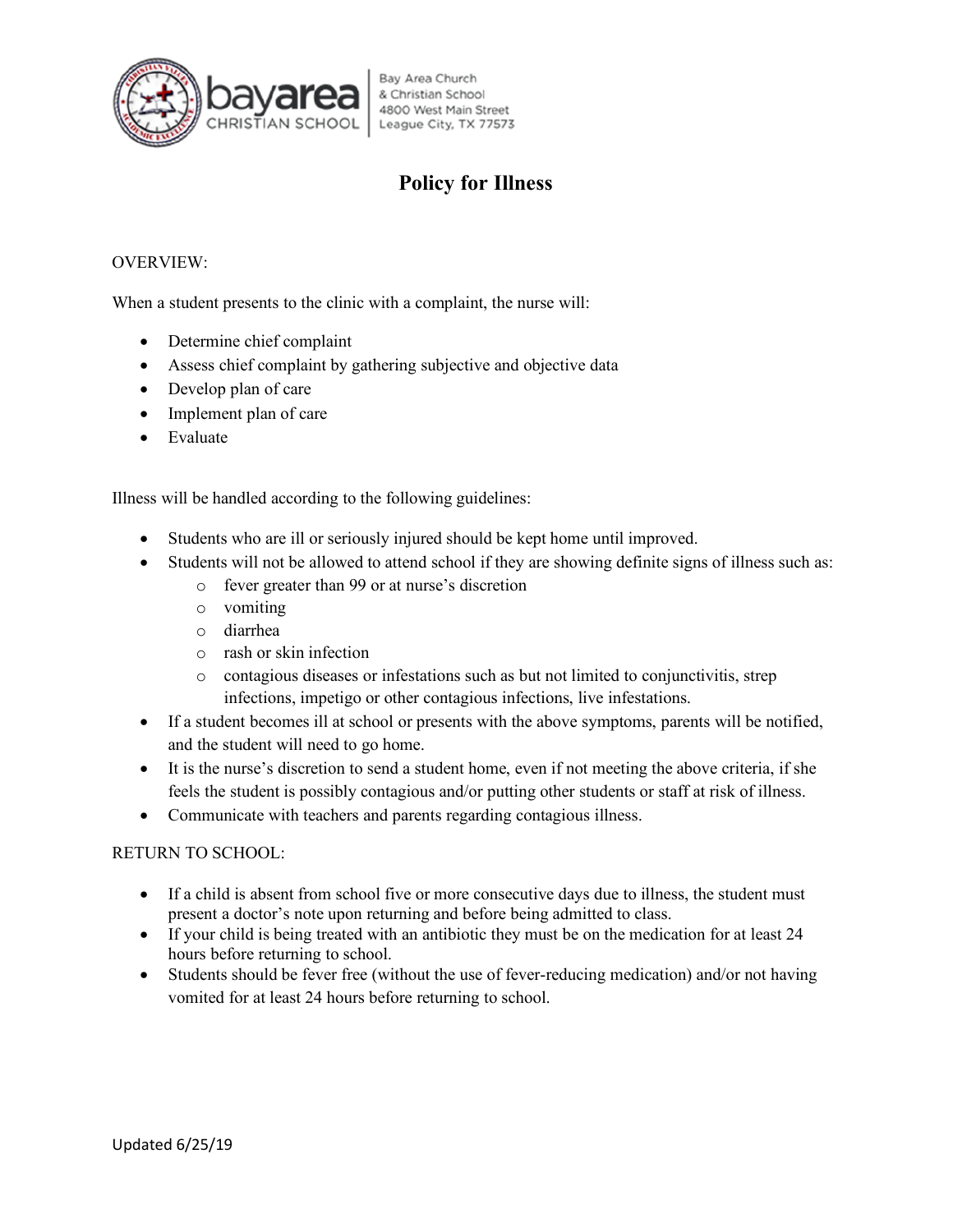

# Policy for Conjunctivitis (Pink Eye)

### **What is Conjunctivitis (Pink Eye?)**

Conjunctivitis or Pink Eye is an inflammation or swelling of the conjunctiva-the thin layer that lines the inside of the eyelid and covers the white part of the eye. Conjunctivitis is most commonly caused by viruses, bacteria, or allergens.

Signs and symptoms of Conjunctivitis are pink or redness of the white part of the eye, Eye discharge, itching, pain or irritation. Sometimes crusting of the eyelids particularly in the morning.

### **What happens if I suspect my child to have Conjunctivitis?**

- o Students who have drainage and redness to the eye(s) will be sent home.
- $\circ$  A student may return to school if they have been treated with antibiotics for 24 hours, and no drainage is noted.

#### **How to prevent the spread of conjunctivitis:**

- Viral and bacterial conjunctivitis is easily spread person to person.
- Avoid rubbing or touching eyes. Always use a tissue to wipe away drainage, throw away afterwards and wash hands
- Avoid sharing make-up, or eye drops.

### *Please feel free to contact the clinic with any questions or concerns you may have.*

*Brianna Arghiropol RN, BSN. Darcy Powers-Gonzalez, RN. 281-332-3601*

Last updated 09-2018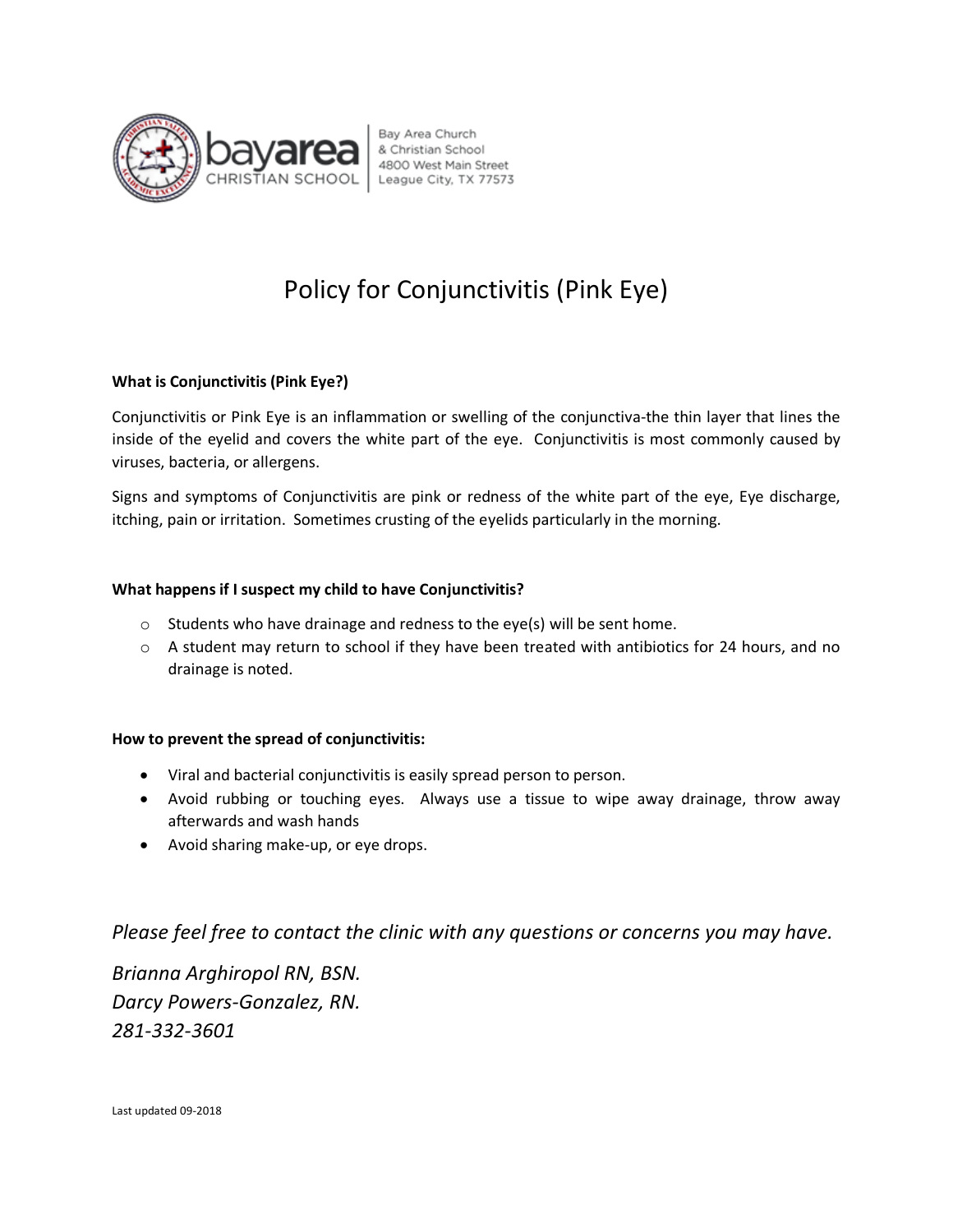

# Policy for Pediculosis (Head Lice)

### **What is Pediculosis (Head Lice)?**

- Head Lice or Pediculosis are small tan to grayish-white insects that are about the size of a sesame seed.
- They do not carry disease, but may cause skin irritation.
- Lice can live up to 30 days on a person's head and lay 50-150 eggs (nits).

### **What happens if my child is found to have lice or nits (eggs)?**

- o Students who are found to have live bugs will be sent home.
- o A student may return to school if they have been treated and upon returning to school no live bugs are found.
- o A student that has been treated but still has nits (eggs) **WILL NOT** be sent home.
- $\circ$  When a student is found to have lice, the entire class (homeroom) will be checked and a letter will be sent home notifying parents.

### **How to prevent the spread of Pediculosis (Head Lice):**

- Don't share items that touch your head (combs, hats, headbands, etc.).
- Avoid head to head contact.

*Please feel free to contact the clinic with any questions or concerns you may have.* 

*Brianna Arghiropol RN, BSN. Darcy Powers-Gonzalez, RN. 281-332-3601*

Last updated 09-2018